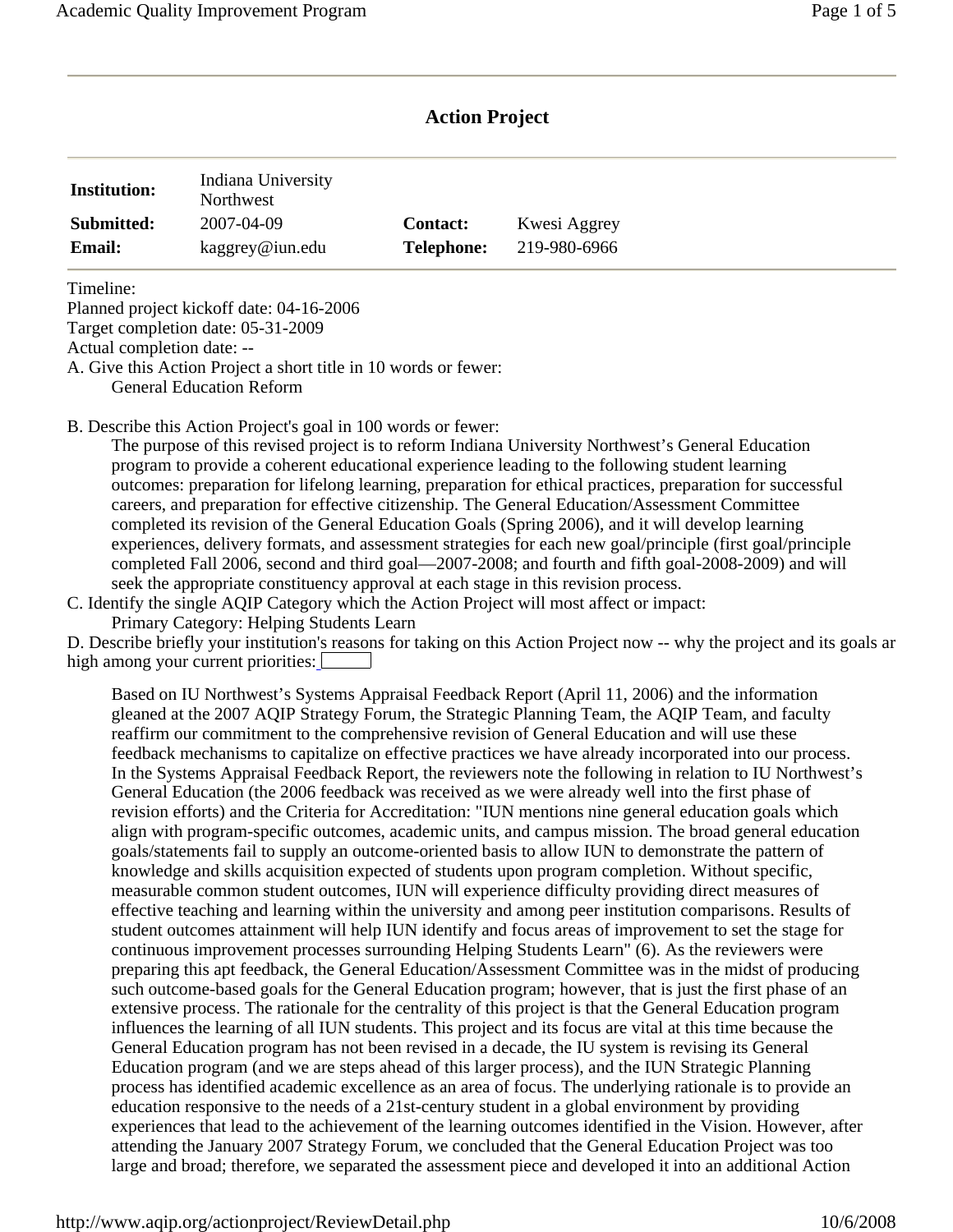Project under the AQIP "campaign" of "Helping Students Learn."

E. List the organizational areas - -institutional departments, programs, divisions, or units -- most affected by or involved in this Action Project:

Academic Affairs, all academic units and departments, and student services

F. Name and describe briefly the key organizational process(es) that you expect this Action Project to change or improve:

 accommodate the necessary changes in such a revision process; Faculty development: The Academic Program design and implementation/ Curriculum development: General Education Program will be revised, and those revisions will be implemented. Other programs may be revised to implement innovative general education initiatives; Course preparation: New courses will be designed and implemented, and faculty development opportunities will be offered; Budgeting: Funds will be provided for faculty development, course/program revision, and conference travel related to General Education; Planning: Faculty Organization General Education/Assessment Committee will develop drafts for faculty input and approval. As initiatives are approved by the Faculty Organization, they will be presented to the appropriate curriculum committees. The institution will also be planning at a strategic level to Affairs office will make resources (funds, opportunities, speakers, etc) for faculty development available. The Faculty Organization General Education/Assessment Committee will help to coordinate and design necessary faculty development opportunities; Advising: As the faculty revises the General Education program and the campus implements these revisions, advisors will be informed and oriented to these revisions so that students can be appropriately and effectively advised; and Co-curriculum development: Co-curricular components of an effective General Education program will be designed and implemented.

G. Explain the rationale for the length of time planned for this Action Project (from kickoff to target completion):

The rationale for the length of time planned for this Action Project is related to the natural progression through the following phases and the length of time necessary to effectively accomplish them: Phase One: Revise General Education Goals (Spring 2006--completed), Phase Two: Develop Outcomes, Learning Experiences and Assessments for Principle (Goal) #1 (Fall 2006--Spring 2007), Phase Three: Develop Outcomes, Learning Experiences and Assessments for Principle (Goal) #2 and #3 (Spring 2007—Spring 2008), and Phase Four: Develop Outcomes, Learning Experiences and Assessments for Principle (Goal) #4 and #5 (Fall 2008—Spring 2009).

H. Describe how you plan to monitor how successfully your efforts on this Action Project are progressing: We will monitor the following processes to assess our progress: Faculty Organization decision-making and approval process, Curriculum committee(s) processes, Process of faculty input, Academic Affairs processes, Deans' Council processes, Processes of Faculty Development, and Processes of implementation of learning experiences and assessment.

 success or failure in achieving its goals: I. Describe the overall "outcome" measures or indicators that will tell you whether this Action Project has been a

The outcome measure will include the approval of the revised goals and the implementation of learning experiences and assessment measures. Ultimately, the outcome measures that will indicate the success of this Action Project will be the result of stages slightly beyond the revision and implementation when we begin to assess the individual and specific student learning outcomes. See also Section G above.

J. Other information (e.g., publicity, sponsor or champion, etc.):

We will keep our institution's attention and energies focused on this Project and its goals in the following manner: \* locate this project in faculty-driven committees and structures, \* provide funds for faculty development and course development, and \* provide institutional/administrative support of project. Note: This Action Project is a revision of one that we had previously posted. We needed to divide and revise the project; therefore, we retired it, we created two new related projects, and we are posting both.

|               | K. Project Leader and contact person:                                       |  |  |
|---------------|-----------------------------------------------------------------------------|--|--|
|               | Contact Name: Robin R. Hass Birky, Interim Associate Vice Chancellor for Ac |  |  |
| Email:        | rohass@iun.edu                                                              |  |  |
| $\mathbf{D1}$ | 0.10,000,0100,01                                                            |  |  |

Phone: 219-980-7126 Ext.

**Annual Update: 2008-09-11**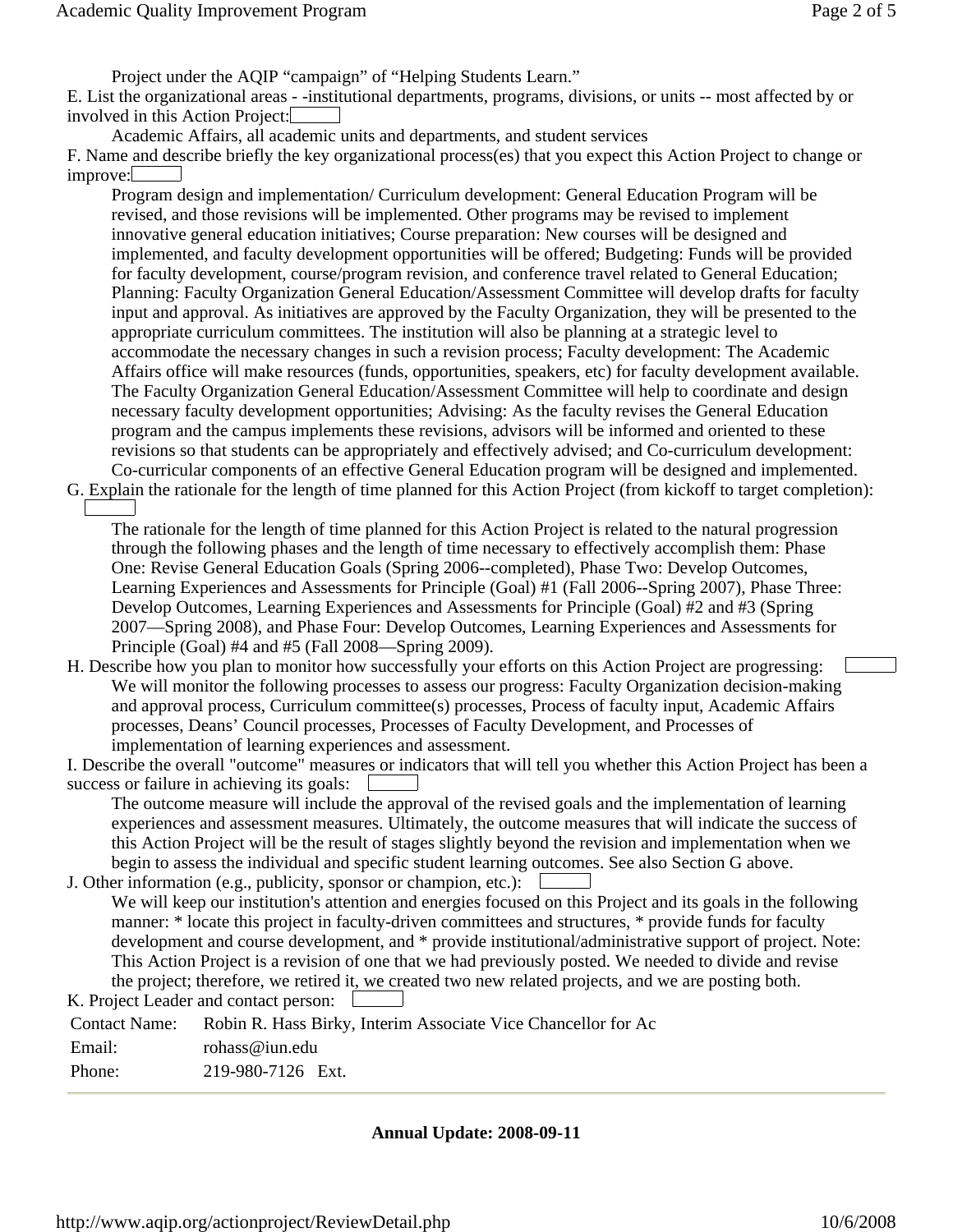A. Describe the past year's accomplishments and the current status of this Action Project.

The Faculty Organization's General Education/Assessment Committee (comprised of representatives from units across the campus) has completed the bulk of the work on General Education at Indiana University Northwest. The Committee (http://www.iun.edu/~genednw/ ) has completed the development of five principles of General Education and related student learning outcomes. The Faculty Organization has approved all of the principles and the related outcomes for the first three principles. The outcomes for the last two principles are scheduled as an approval item on the agenda for the September 2008 meeting of the Faculty Organization. Finally, the co-chairs of the General Education/Assessment Committee collaborated on the overall campus "Assessment Plan," providing a General Education Assessment Plan that includes a timeline, recommendations for methods of assessment, and a matrix of classroom-based and institution-wide assessment of General Education principles. These principles and outcomes are to appear in the 2010 IU Northwest Bulletin whereupon they take effect in terms of student requirements.

### *Review (09-12-08):*

Congratulations on meeting your project goals ahead of schedule for AQIP Category 1 "Helping students Learn." You have demonstrated the AQIP principle of focus, by keeping you project on target. You have completed the work on all of your general education principles and assessment plan. You have described your new Principles on the AQIP website. It would be helpful to have an outline of the assessment system as well. You might consider describing it in your next project update or posting on your web site. You may also want to focus on the learning experiences and delivery formats as you outlined in your original goals for this project and discussed briefly below in C.

B. Describe how the institution involved people in work on this Action Project.

 the Action Project, and the efforts of the General Education/Assessment Committee have achieved real Most importantly, the General Education/Assessment Committee has representatives from academic units across campus, helping to ensure necessary communication between the committee and the faculty in the units. Additionally, at each step of the process the necessary feedback and approvals are obtained from the Faculty Organization; information and/or approval items for some piece of the new general education program appeared on most, if not all, Faculty Organization meeting agendas this past year. The Office of Academic Affairs has played an advisory role in the process, has made sure that the Deans and Directors are kept informed and have had a chance to have input and provide feedback, and has also funded necessary faculty development opportunities and facilitated the development of courses. For instance, several \$1,000 course development grants were awarded last year (Fall 2007/Spring 2008) for the development of intensive writing courses in the various majors (re: Principle 1, Advanced Coursework). The Dean of the College of Arts and Sciences also has played an advisory role in this committee, and she kept the issue of General Education reform and the specific progress of the committee on her Chairs' Council agenda throughout the year. The process is working as designed in results.

## *Review (09-12-08):*

You have involved members from the academic departments, i.e. faculty, Deans and Directors. It might be helpful to involve your admissions staff also, so they can learn about the new changes in your general education curriculum. Then they will be adequately prepared to assist you with the student advisement process.

C. Describe your planned next steps for this Action Project.

The outcomes for the last two principles are scheduled as an approval item on the agenda for the September 2008 meeting of the Faculty Organization. These principles and outcomes are to appear in the 2010 IU Northwest Bulletin whereupon they take effect in terms of student requirements. Specific next steps include: \*Review /creation of possible advanced courses in all domains of principles 1 and courses in all domains of principle 2 with stipends/funds for course development, \*Create a matrix of courses that satisfy four domains of Breadth of Learning – Principle 2, \*Pilot baseline assessment of oral communication, mathematical, and scientific reasoning with stipends/funds for participation, \*Plan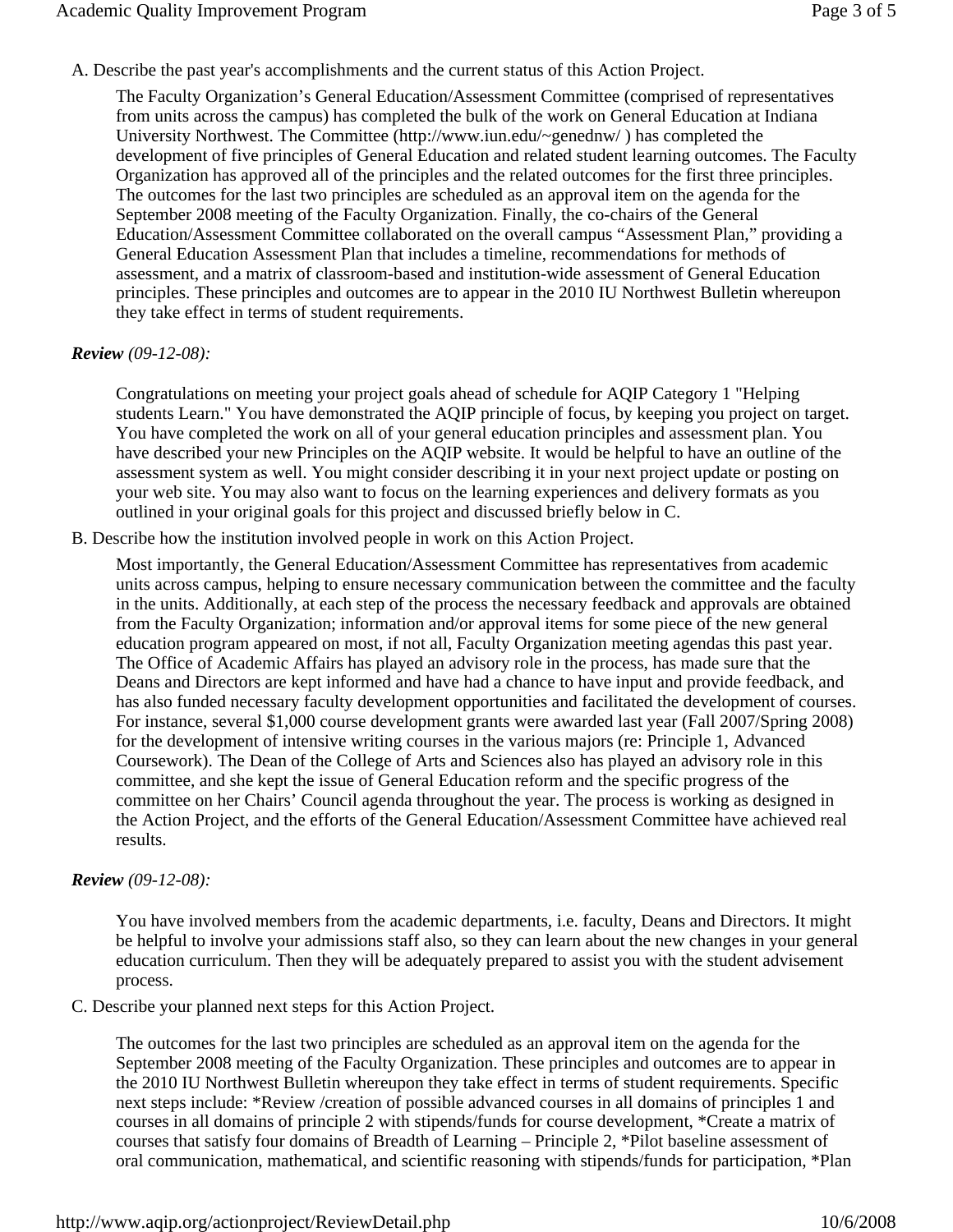Intensive Writing year activities, \*Assess Intensive Writing courses/outcomes, \*Pilot baseline assessment of student learning outcomes in domains of Breadth of Learning, \*Review /creation of possible courses in principles 4 and 5 with stipends/funds for course development, \*Review of possible new positions in all divisions to offer courses in all principles of general education, \*Review and make changes in assessed outcomes, \*Publish in the 2010-2012 catalog the narrative with the list of all advanced courses in principle 1, \*Publish in the 2010-2012 catalog the requirements and outcomes for principles 1-5, \*Require all fall 2010 new undergraduates admits to achieve new outcomes, \*Assess student learning outcomes in advanced courses in domains of principle 1, and \*Start assessing student learning outcomes in principles 3, 4, and 5 according to the developed plans.

#### *Review (09-12-08):*

 points and end of the system. You have chosed generic principles and outcomes that can be tracked You have plans to develop courses and learning experiences for Principles 1 and 2 and pilot assessment measures. You plan to develop courses in Principles 4 and 5. The consideration of the addition of new positions that may be required with your curriculum change demonstrates the AQIP principle of foresight. The use of foresight will enable the institution to innovate, make meaningful changes and improve the academic process. You are working on courses for principles 4 and 5. You have also assured integrity of the curriculum by publishing the curriculum changes in course catalogs. You have plans to assess student learning outcomes in Principles 3,4,5. You might consider a new or follow on project to review the assessment data and fine tune your learning experiences. A table outlining the principles by course and the assessemnt measure would also be helpful and assure that you do not have wholes in the newly revised curriculum. The table would also assist you in streamlining the new assessment system and assuring that you are measuring learning outcomes at the beginning, specific through each course and measure. You may want to consder adding some more specific measures that address the uniqueness of your specific general education curriculum.

D. Describe any "effective practice(s)" that resulted from your work on this Action Project.

As previously described, our approach is not really unique but a major strength lies in the broad participation of faculty from all academic units, the incremental approval of pieces of the new program, and the strong commitment and support from the Office of Academic Affairs.

#### *Review (09-12-08):*

Your involvement of all members of the academic department demonstrates the AQIP principle of "involvment" and encourages better decisions and strengthens individual and group ownership of the new general education initiative. See B comment above for ideas on how to further enhance involvement.

E. What challenges, if any, are you still facing in regards to this Action Project?

The next major challenges will be: a)the approval of new courses or redesign of existing courses to reflect approved learning outcomes, b)revision of existing general education requirements based on new general education principles and student learning outcomes, c)faculty resource issues related to implementation of required general education courses, and d)enculturation of continuous quality improvement of the new program once fully implemented.

#### *Review (09-12-08):*

The use of change theory might prove helpful in assisting with the approval process. Try introducing the curriculum changes in advance of the committee meeting date with time for questions and answers. Consider taking a moment to celebrate your success by advertising the changes to the curricula and involving students and admissions staff. Publishing the tables suggested on your website would also be another way to communicate and celebrate the accomplisments achieved in the project thus far.

F. If you would like to discuss the possibility of AQIP providing you help to stimulate progress on this action project, explain your need(s) here and tell us who to contact and when?

*Review (09-12-08):*